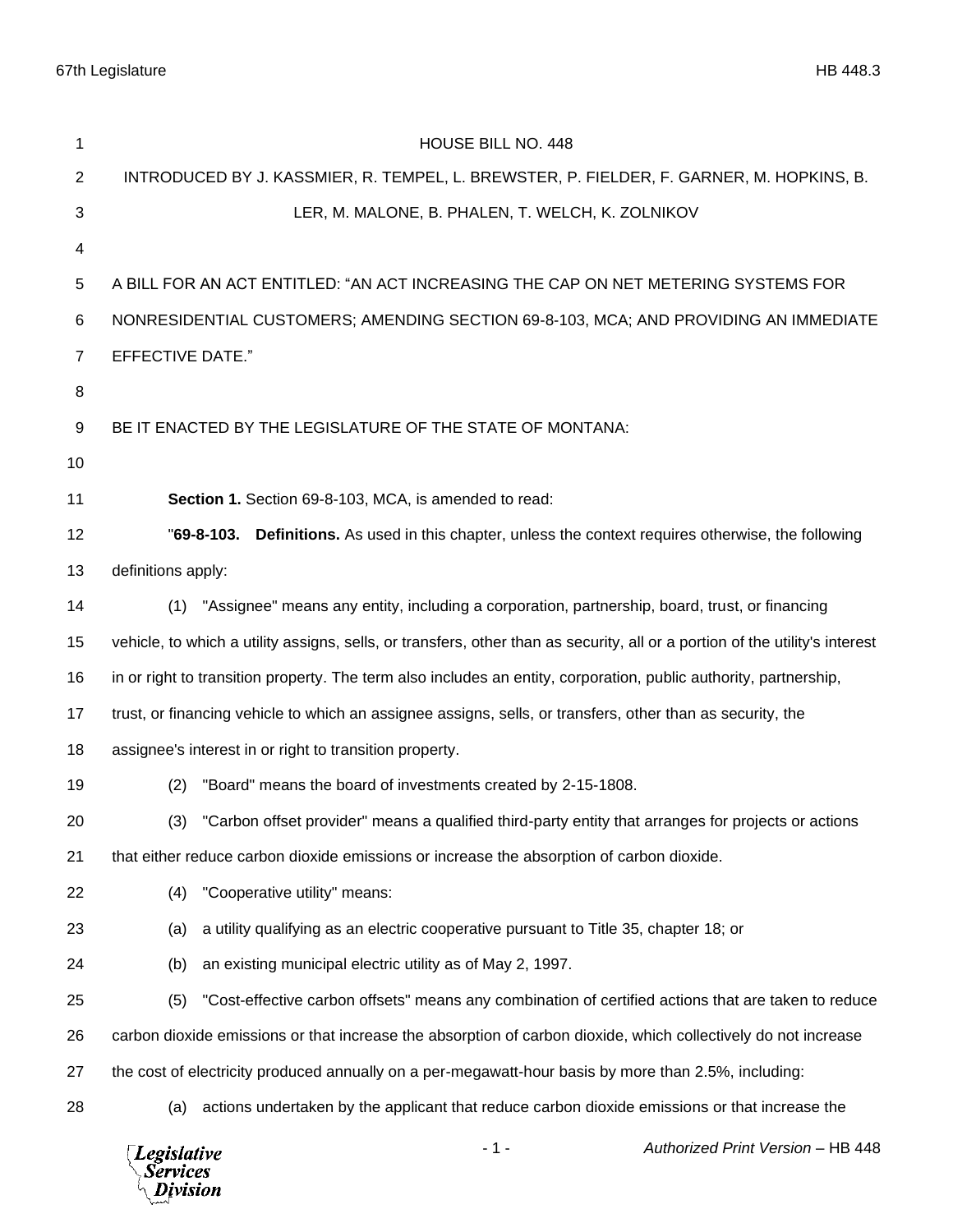## 67th Legislature HB 448.3

| 1              | absorption of carbon dioxide from a facility or equipment used to generate electricity; or                     |                                                                                                          |  |  |
|----------------|----------------------------------------------------------------------------------------------------------------|----------------------------------------------------------------------------------------------------------|--|--|
| $\overline{c}$ | (b)                                                                                                            | actions by a carbon offset provider on behalf of the applicant.                                          |  |  |
| 3              | (6)                                                                                                            | "Customer-generator" means a user of a net metering system.                                              |  |  |
| 4              | (7)                                                                                                            | "Distribution facilities" means those facilities by and through which electricity is received from       |  |  |
| 5              | transmission facilities and distributed to a retail customer and that are controlled or operated by a utility. |                                                                                                          |  |  |
| 6              | (8)                                                                                                            | "Electricity supply costs" means the actual costs incurred in providing electricity supply service       |  |  |
| 7              | through power purchase agreements, demand-side management, and energy efficiency programs, including           |                                                                                                          |  |  |
| 8              | but not limited to:                                                                                            |                                                                                                          |  |  |
| 9              | (a)                                                                                                            | capacity costs;                                                                                          |  |  |
| 10             | (b)                                                                                                            | energy costs;                                                                                            |  |  |
| 11             | (c)                                                                                                            | fuel costs;                                                                                              |  |  |
| 12             | (d)                                                                                                            | ancillary service costs;                                                                                 |  |  |
| 13             | (e)                                                                                                            | transmission costs, including congestion and losses;                                                     |  |  |
| 14             | (f)                                                                                                            | planning and administrative costs; and                                                                   |  |  |
| 15             | (g)                                                                                                            | any other costs directly related to the purchase of electricity and the management and provision of      |  |  |
| 16             | power purchase agreements.                                                                                     |                                                                                                          |  |  |
| 17             | (9)                                                                                                            | "Electricity supply resource" means:                                                                     |  |  |
| 18             | (a)                                                                                                            | contracts for electric capacity and generation;                                                          |  |  |
| 19             | (b)                                                                                                            | plants owned or leased by a utility or equipment used to generate electricity;                           |  |  |
| 20             |                                                                                                                | (c) customer load management and energy conservation programs; or                                        |  |  |
| 21             | (d)                                                                                                            | other means of providing adequate, reliable service to customers, as determined by the                   |  |  |
| 22             | commission.                                                                                                    |                                                                                                          |  |  |
| 23             |                                                                                                                | (10) "Electricity supply service" means the provision of electricity supply and related services through |  |  |
| 24             | power purchase agreements, the acquisition and operation of electrical generation facilities, demand-side      |                                                                                                          |  |  |
| 25             | management, and energy efficiency programs.                                                                    |                                                                                                          |  |  |
| 26             |                                                                                                                | (11) "Financing order" means an order of the commission adopted in accordance with 69-8-503 that         |  |  |
| 27             | authorizes the imposition and collection of fixed transition amounts and the issuance of transition bonds.     |                                                                                                          |  |  |
| 28             |                                                                                                                | (12) (a) "Fixed transition amounts" means those nonbypassable rates or charges, including but not        |  |  |
|                |                                                                                                                |                                                                                                          |  |  |

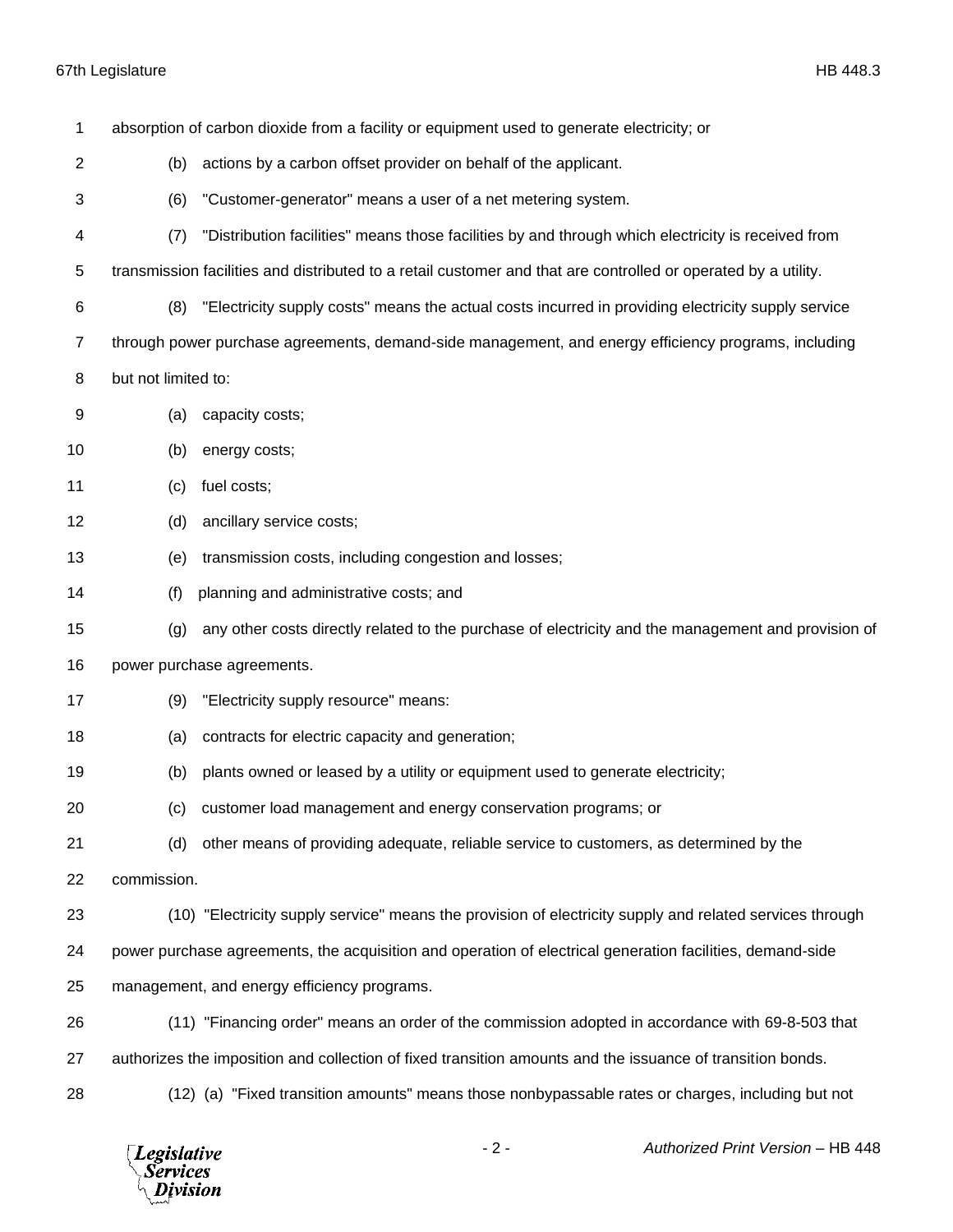limited to: (i) distribution; (ii) connection; (iii) disconnection; and (iv) termination rates and charges that are authorized by the commission in a financing order to permit recovery of transition costs and the costs of recovering, reimbursing, financing, or refinancing the transition costs and of acquiring transition property through a plan approved by the commission in the financing order, including the costs of issuing, servicing, and retiring transition bonds. (b) If requested by the utility in the utility's application for a financing order, fixed transition amounts must include nonbypassable rates or charges to recover federal and state taxes in which the transition cost recovery period is modified by the transactions approved in the financing order. (13) "Generation assets cost of service" means a return on invested capital and all costs associated with the acquisition, construction, administration, operation, and maintenance of a plant or equipment owned or leased by a public utility and used for the production of electricity. (14) "Interested person" means a retail electricity customer, the consumer counsel established in 5-15- 201, the commission, or a utility. (15) "Large customer" means, for universal system benefits programs purposes, a customer with an individual load greater than a monthly average of 1,000 kilowatt demand in the previous calendar year for that individual load. (16) "Local governing body" means a local board of trustees of a rural electric cooperative. (17) "Low-income customer" means those energy consumer households and families with incomes at or below industry-recognized levels that qualify those consumers for low-income energy-related assistance. (18) "Net metering" means measuring the difference between the electricity distributed to and the electricity generated by a customer-generator that is fed back to the distribution system during the applicable billing period. (19) (A) "Net metering system" means a facility for the production of electrical energy that:  $(a)(i)$  uses as its fuel solar, wind, or hydropower;

(b)(II) has a generating capacity of not more than 50 kilowatts for residential use CUSTOMERS, or not

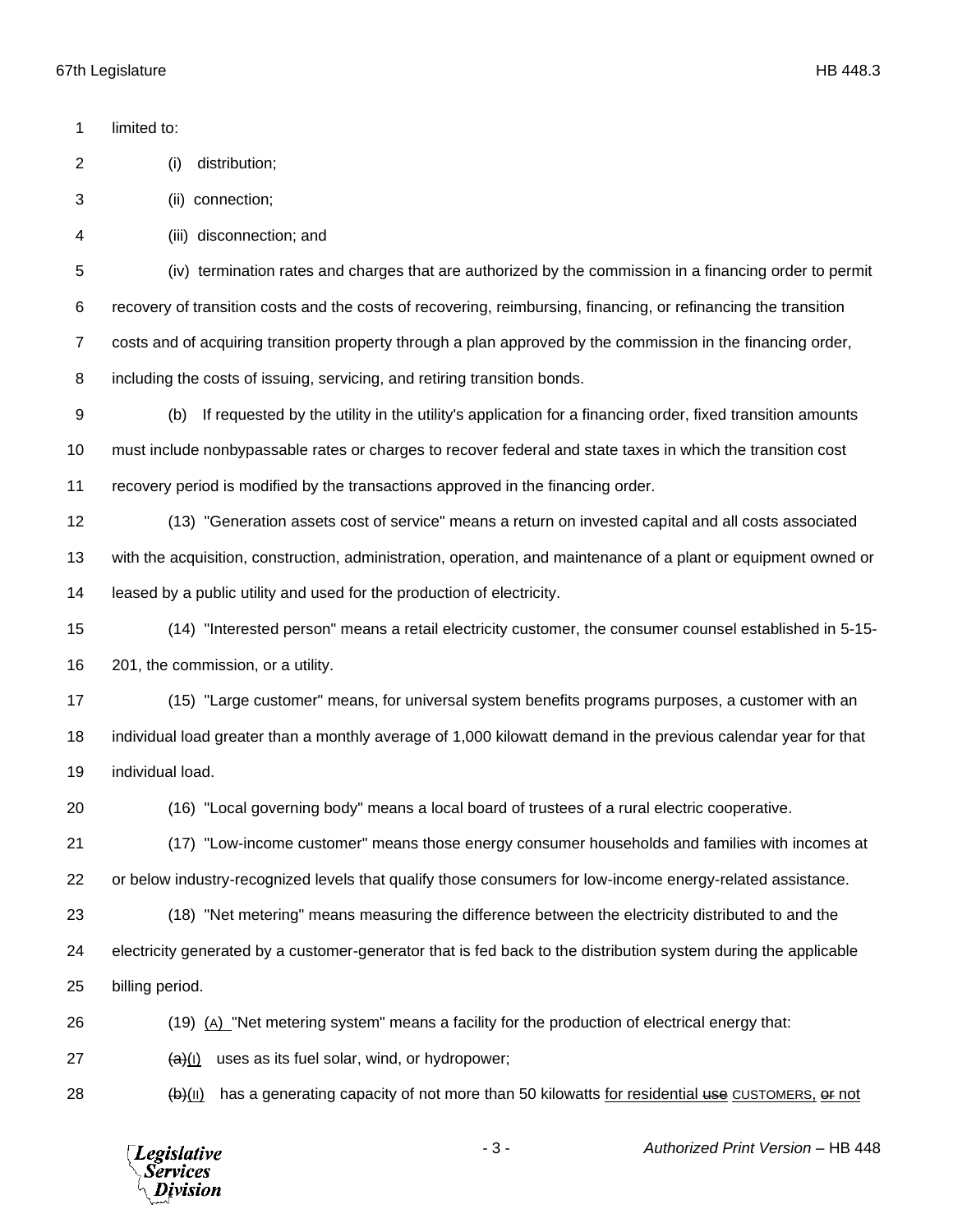- 1 more than 350 100 kilowatts for nonresidential use CUSTOMERS, OR NOT MORE THAN 350 KILOWATTS FOR
- GOVERNMENT-OWNED FACILITIES;
- $\Theta$ (III) is located on the customer-generator's premises;
- $\left\{\mathbf{d}\right\}$ (IV) operates in parallel with the utility's distribution facilities; and
- $\Theta$  (e)(v) is intended primarily to offset part or all of the customer-generator's requirements for electricity.;
- (VI) IS TESTED ANNUALLY AND CERTIFIED FOR THE FULL FUNCTIONALITY OF ALL SYSTEMS, IN ACCORDANCE WITH
- THE CURRENT NATIONAL ELECTRICAL CODE; AND
- 8 (VII) EMPLOYS A QUALIFIED, ONSITE EMPLOYEE WHO:
- (A) DURING A KNOWN POWER OUTAGE, IS RESPONSIBLE FOR CONDUCTING AN ONSITE INSPECTION OF THE
- SYSTEM AND CONFIRMING THAT THE SYSTEM IS DISCONNECTED FROM POWER AND LOCKED OUT DURING THE OUTAGE;
- (B) MUST CONTACT THE RELEVANT GRID DISPATCH CENTER TO VERIFY THE SYSTEM IS OFF THE GRID PRIOR TO
- STANDARD MAINTENANCE OR IN THE EVENT OF AN OUTAGE; AND
- (C) MUST BE COMPENSATED AT THE STANDARD PREVAILING RATE OF WAGES AS DEFINED IN 18-2-401.
- (B) CUSTOMERS USING NET METERING SYSTEMS UNDER THIS PART MAY NOT BE SUBSIDIZED BY OTHER UTILITY
- CUSTOMERS WHO DO NOT USE NET METERING SYSTEMS.
- (20) "Nonbypassable rates or charges" means rates or charges that are approved by the commission
- and imposed on a customer to pay the customer's share of transition costs or universal system benefits
- programs costs even if the customer has physically bypassed either the utility's transmission or distribution
- facilities.
- (21) "Public utility" has the meaning of a public utility regulated by the commission pursuant to Title 69,
- chapter 3, on May 2, 1997, including the public utility's successors or assignees.
- (22) "Qualifying load" means, for payments and credits associated with universal system benefits
- programs, all nonresidential demand-metered accounts of a large customer within the utility's service territory in
- which the customer qualifies as a large customer.
- (23) "Retail customer" means a customer that purchases electricity for residential, commercial, or
- industrial end-use purposes and does not resell electricity to others.
- (24) "Transition bondholder" means a holder of transition bonds, including trustees, collateral agents, and other entities acting for the benefit of that bondholder.

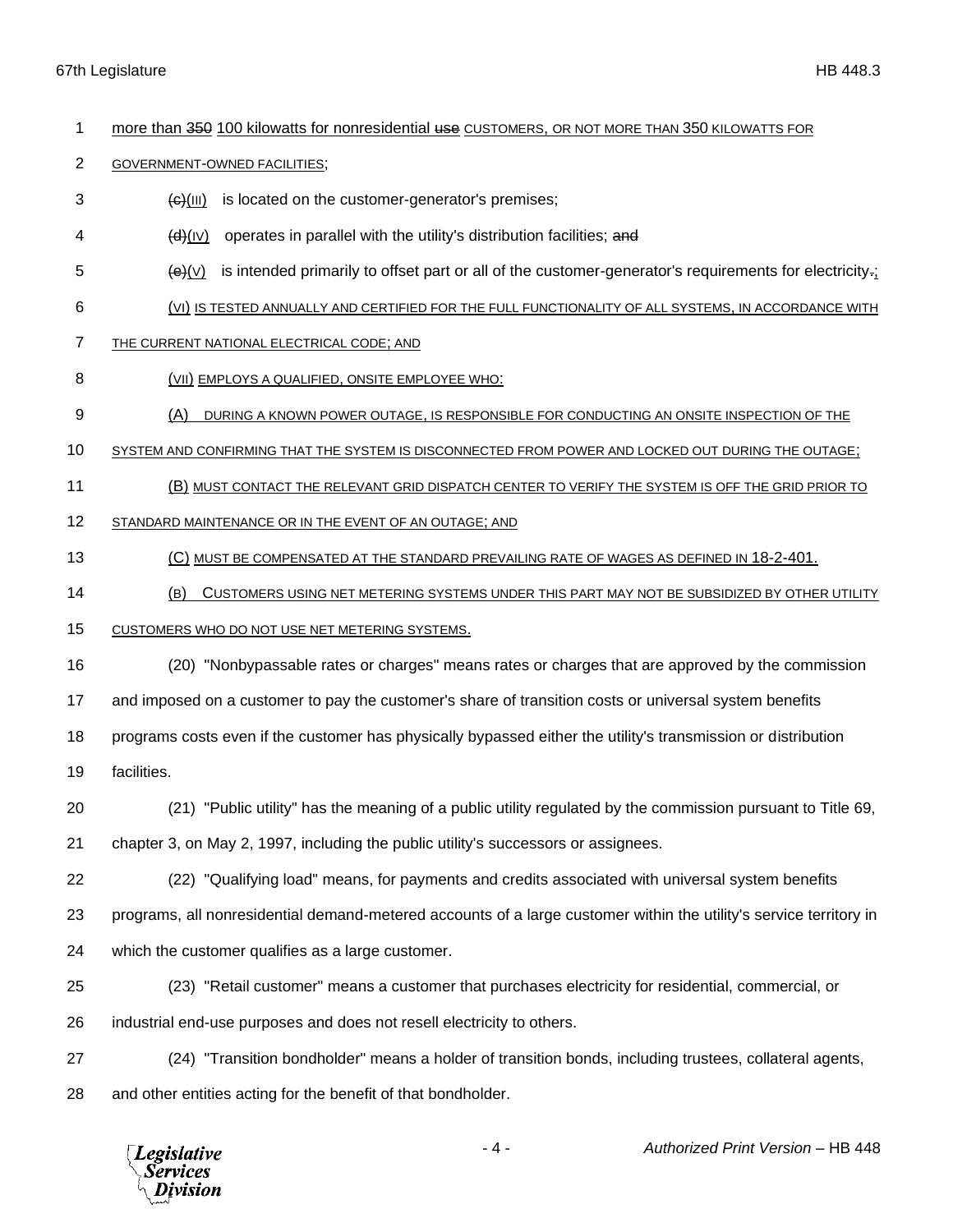## 67th Legislature HB 448.3

 (25) "Transition bonds" means any bond, debenture, note, interim certificate, collateral, trust certificate, or other evidence of indebtedness or ownership issued by the board or other transition bonds issuer that is secured by or payable from fixed transition amounts or transition property. Proceeds from transition bonds must be used to recover, reimburse, finance, or refinance transition costs and to acquire transition property. (26) "Transition charge" means a nonbypassable rate or charge to be imposed on a customer to pay the customer's share of transition costs. (27) "Transition cost recovery period" means the period beginning on July 1, 1998, and ending when a utility customer does not have any liability for payment of transition costs. (28) "Transition costs" means: (a) a public utility's net verifiable generation-related and electricity supply costs, including costs of capital, that become unrecoverable as a result of the implementation of federal law requiring retail open access or customer choice or of this chapter; (b) those costs that include but are not limited to: (i) regulatory assets and deferred charges that exist because of current regulatory practices and can be accounted for up to the effective date of the commission's final order regarding a public utility's transition plan and conservation investments made prior to universal system benefits charge implementation; (ii) nonutility and utility power purchase contracts executed before May 2, 1997, including qualifying facility contracts; (iii) existing generation investments and supply commitments or other obligations incurred before May 2, 1997, and costs arising from these investments and commitments; (iv) the costs associated with renegotiation or buyout of the existing nonutility and utility power purchase contracts, including qualifying facilities and all costs, expenses, and reasonable fees related to issuing transition bonds; and (v) the costs of refinancing and retiring of debt or equity capital of the public utility and associated federal and state tax liabilities or other utility costs for which the use of transition bonds would benefit customers. (29) "Transition property" means the property right created by a financing order, including without limitation the right, title, and interest of a utility, assignee, or other issuer of transition bonds to all revenue,

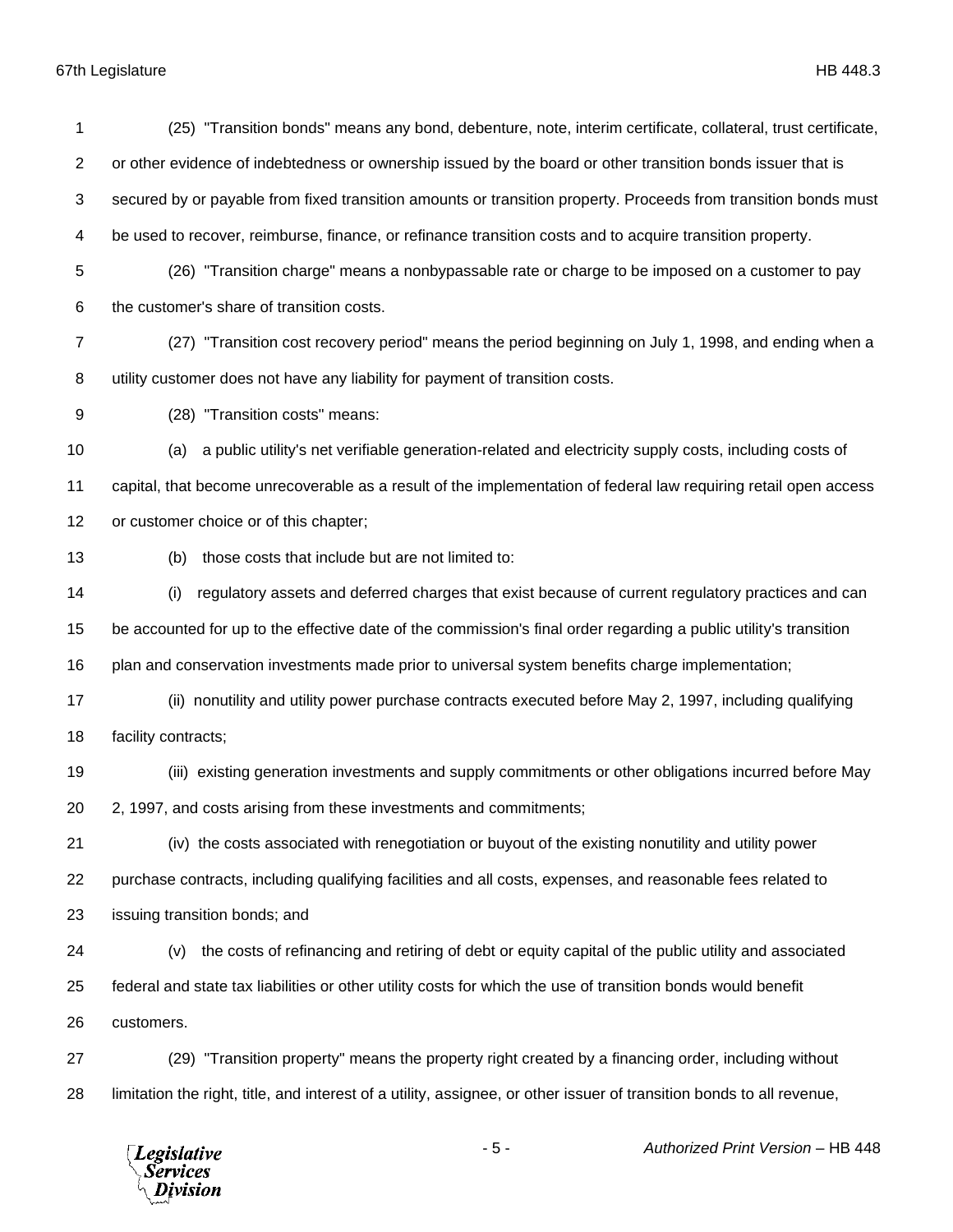collections, claims, payments, money, or proceeds of or arising from or constituting fixed transition amounts that are the subject of a financing order, including those nonbypassable rates and other charges and fixed transition amounts that are authorized by the commission in the financing order to recover transition costs and the costs of recovering, reimbursing, financing, or refinancing the transition costs and acquiring transition property, including the costs of issuing, servicing, and retiring transition bonds. Any right that a utility has in the transition property before the utility's sale or transfer or any other right created under this section or created in the financing order and assignable under this chapter or assignable pursuant to a financing order is only a contract right. (30) "Transmission facilities" means those facilities that are used to provide transmission services as determined by the federal energy regulatory commission and the commission and that are controlled or operated by a utility. (31) "Universal system benefits charge" means a nonbypassable rate or charge to be imposed on a customer to pay the customer's share of universal system benefits programs costs. (32) "Universal system benefits programs" means public purpose programs for: (a) cost-effective local energy conservation; (b) low-income customer weatherization; (c) renewable resource projects and applications, including those that capture unique social and energy system benefits or that provide transmission and distribution system benefits; (d) research and development programs related to energy conservation and renewables; (e) market transformation designed to encourage competitive markets for public purpose programs; and (f) low-income energy assistance. (33) "Utility" means any public utility or cooperative utility." NEW SECTION. **SECTION 2. NONSEVERABILITY.** IT IS THE INTENT OF THE LEGISLATURE THAT EACH PART OF [THIS ACT] IS ESSENTIALLY DEPENDENT UPON EVERY OTHER PART, AND IF ONE PART IS HELD UNCONSTITUTIONAL OR INVALID, ALL OTHER PARTS ARE INVALID.